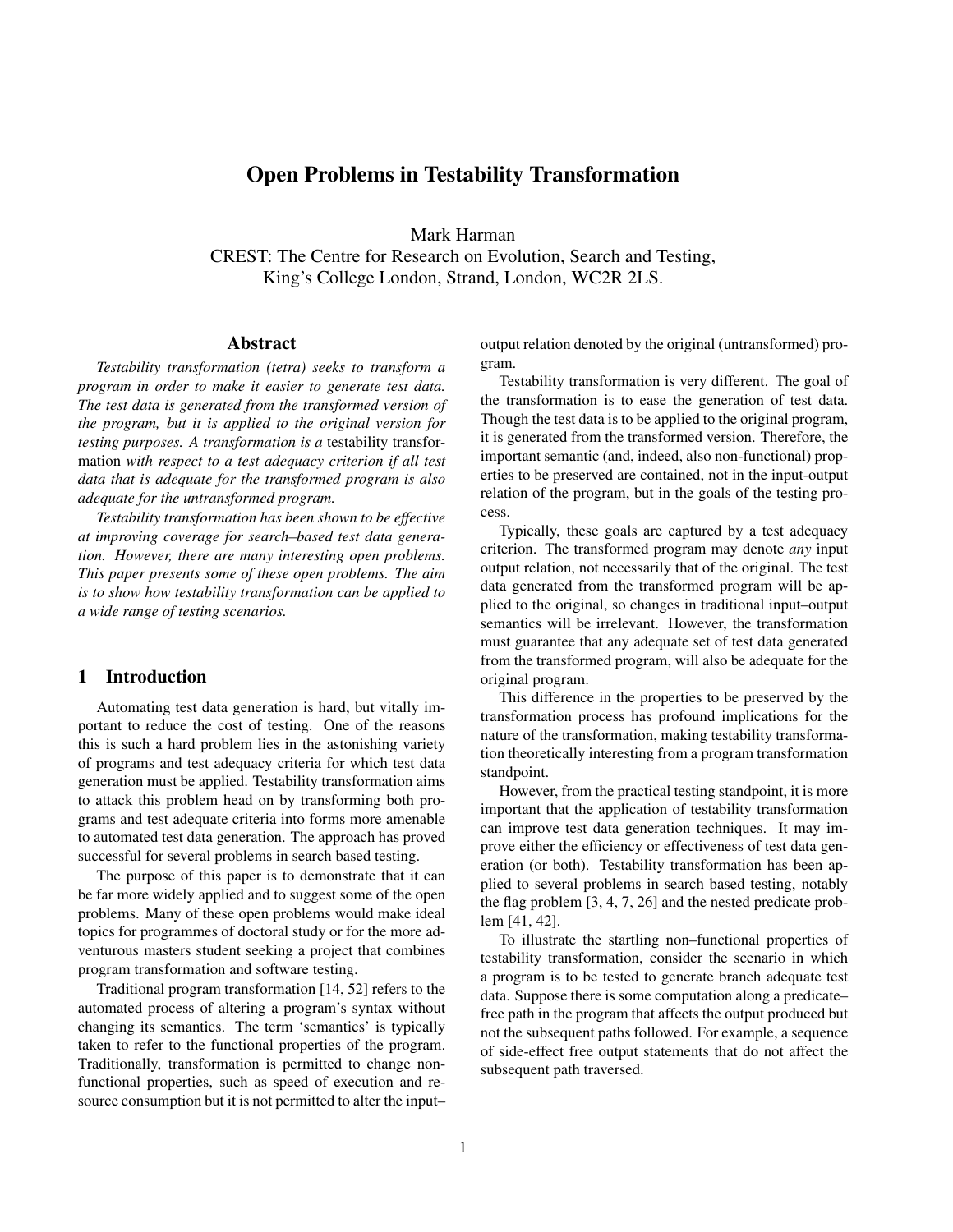Such a sequence of statements can be removed. Testability transformation allows this removal because any test data generated for branch coverage of the transformed program will also achieve the same level of branch coverage for the original program. Though the transformed program will not have the correct output, its branch execution behaviour remains invariant.

Why one would want to perform such a 'crazy' transformation? The answer lies in the behaviour of the automated test data generation system. Automated test data generation is computationally expensive and technically difficult. It is computationally expensive because it typically involves many trial executions of the program under test. It is technically complex because (at least for structural testing) it is necessary to account for many subtle possible behaviours. By removing parts of the program we may make the testability transformed program execute faster, thereby improving the efficiency of test data generation. By replacing semantically intricate behaviour with simpler behaviour we may be able to guide the test data generation algorithm towards more valuable test cases.

It might appear that testability transformation can only be applied to structural test adequacy criteria; surely transformation is inherently 'white box'? While it is true that the technique requires the source code of the program in order to perform the transformation, this does not mean that the goal of the process *necessarily* involves a white box testing process.

For example, consider the problem of generating test data for worst cases execution time, for which search based techniques have been applied [46]. Suppose there is a large constant-time computational task that is always performed at the end of the execution of the program under test. Since the task is constant-time in all executions, and it is always executed, it may be removed.

This will clearly change the behaviour of the program under test, but it will perfectly preserve the partial order we are interested in. That is, the rank order of each possible input to the program (ordered by the execution time they denote) will remain unchanged. However, all execution times will be reduced, thereby improving the performance of the test data generation technique.

As can be seen, the transformation possibilities of testability transformation are wide and varied. This paper presents some of the open problems in testability transformation, indicating some possible lines for research that may lead to extensions and improvements in the theory and practice of testability transformation.

Testability transformation is not the first instance of nontraditional meaning-preserving transformation. Previous examples include Weiser's slicing [59] and the "evolution transforms" of Dershowitz and Manna [16] and Feather [18]. However, both slicing and evolution transforms do preserve some *projection* of traditional meaning of the program under transformation and so they are less of a radical departure, compared to testability transformation.

For instance, it is possible to conceive of a formulation of both slicing and of evolution transforms in terms of abstract interpretation [11, 12], since both are projection– preserving. However, there are testability transformations that preserve a semantics that is neither more abstract nor more concrete than the original programs from which they are constructed. There are formulations of testability transformation for which the allowable transformations are neither subsets nor supersets of the transformations allowed by standard semantics. For instance, the program

# if (x>y) ; else ;

can be transformed to the empty program, while preserving conventional semantics, but this simple optimization transformation is not permitted as a branch–adequacy– preserving testability transformation. This means that testability transformation does not preserve a more abstract semantics than conventional transformation.

However, the program

### if  $(x>y)$   $x=1$ ; else  $x=2$ ;

can be (branch–coverage–preserving) testability transformed to

### if (x>y) ; else ;

but this transformation clearly does not preserve the conventional semantics of the program. Therefore, testability transformation is not more concrete than conventional transformation.

This example reveals that testability transformation cannot be explained by abstract interpretation; it is neither an abstract interpretation of conventional semantics, nor is conventional semantics an abstraction of it. Rather, testability transformation preserves an entirely new form of meaning, derived from the need to improve test data generation rather than the need to improve the program itself.

Testability transformation was first introduced by Harman et al. [26, 27]. Since then it has been applied to a number of problems in search based testing [3, 22, 28, 37, 41]. The primary purpose of this paper to demonstrate that there remain many interesting open problems in testability transformation that remain to be tackled in the literature.

Section 2 provides some basic definitions, making the paper self–contained. The remainder of the paper provides a set of open problems in different areas of testing. For some of these, there is merely a statement of the problem in broadest terms. For others, there are some examples of possible solutions.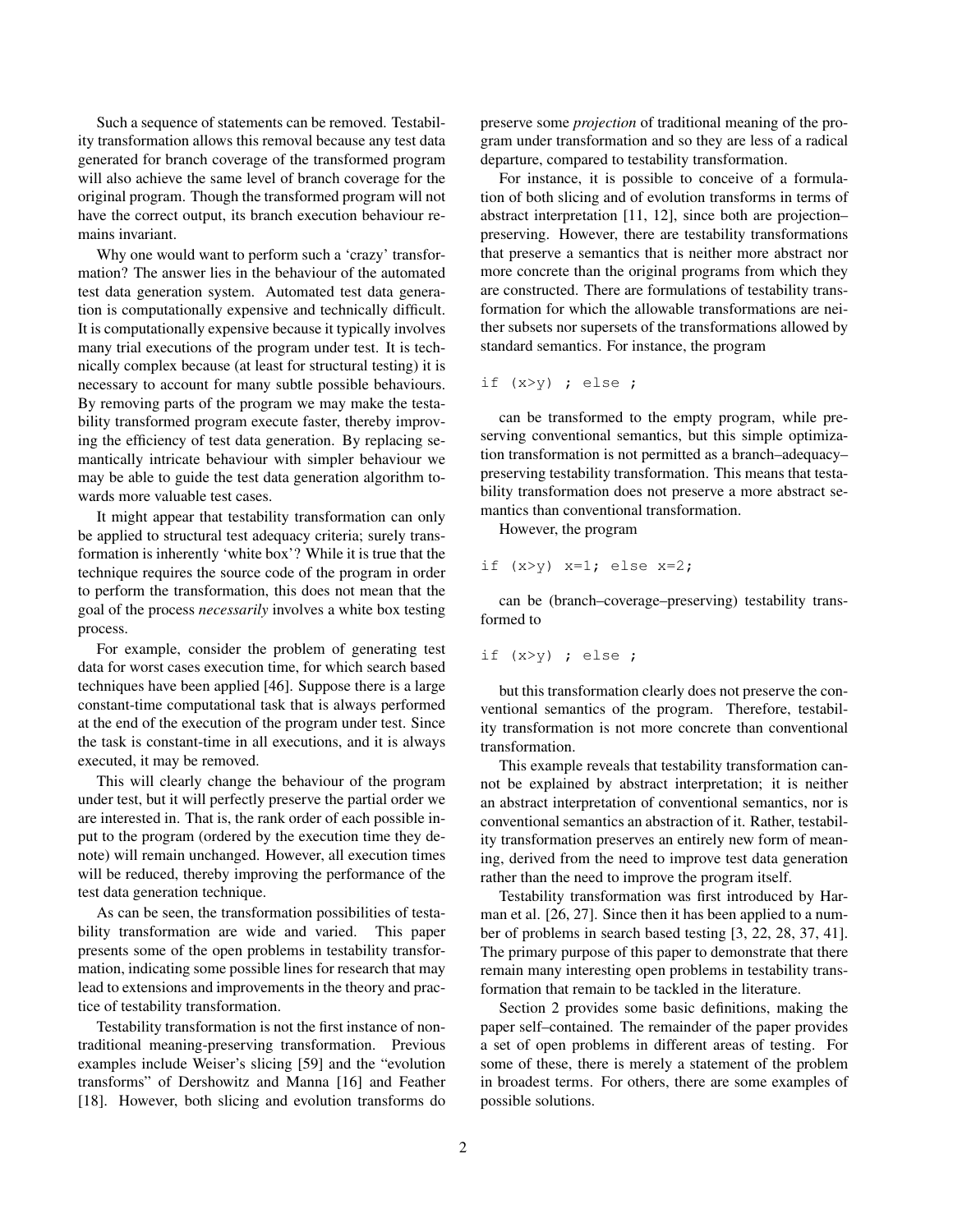# 2 Definitions

This section briefly reviews definitions of a testability transformation, in sufficient detail to make the paper self contained. Additional details and examples of successful applications of testability transformation can be found elsewhere [27].

### Definition 1 (Testing-Oriented Transformation)

Let  $P$  be a set of programs and  $C$  be a set of test adequacy criteria<sup>1</sup>. A program transformation is a partial function in  $P \rightarrow P$ . A *Testing-Oriented Transformation* is a partial function in  $(\mathbf{P} \times \mathbf{C}) \rightarrow (\mathbf{P} \times \mathbf{C})$ .

The test adequacy criterion,  $C$  is any criterion to be satisfied during testing. In this paper, C is used to refer to the overall criterion, which may be composed of a set of instances. Instances will be denoted by lower case c. For instance, branch coverage is a possible choice for  $C$ , while a particular instance, c, might be the set of branches to be covered in some program p.

### Definition 2 (Testability Transformation)

A Testing-Oriented Transformation, τ is a *Testability Transformation* iff for all programs p, and criteria c, if  $\tau(p, c)$  =  $(p', c')$  then for all test sets T, T is adequate for p according to c if T is adequate for  $p'$  according to  $c'$ .

For some criterion, c, a c–preserving testability transformation guarantees that the transformed program is suitable for testing with respect to the original criterion.

### Definition 3 (c–Preserving Testability Transformation)

Let  $\tau$  be a testability transformation. If, for some criterion, c, for all programs  $p$ , there exists some program  $p'$  such that  $\tau(p, c) = (p', c)$ , then  $\tau$  is called a *c*-preserving testability transformation.

For example, consider the program

```
x=1; y=z;if (y>3) x=x+1;else x=x-1;
```
This program can be transformed to

```
if (z>3) ;
    else ;
```
Such a transformation does not preserve the effect of the original program on the variables  $x$  and  $y$ . However, it does preserve the set of sets of inputs that cover all branches. It also preserves the set of sets of inputs that achieve statement coverage. Therefore, the transformation is a branch– adequacy preserving testability transformation. It is also a statement–adequacy preserving testability transformation.

# 3 Exception Raising

Search based testing has been applied to the problem of raising exceptions. This work was pioneered by John Clark and his colleagues at the University of York [55, 56]. The idea is similar to that for branch coverage. The target is to raise an exception. Conceptually, this can be thought of as modifying the program to guard the exception–raising statement with a predicate and then attempting to cover the branch, the traversal of which leads to the exception being raised.

Indeed, such a 'little tweak' is an instance of a testability transformation itself. That is, we can reformulate exception raising as branch coverage, thereby allowing existing techniques (for branch coverage) to be applied to the new problem of exception raising.

However, the applications of exception raising are rather different to those of branch coverage and this raises some interesting open problems and possibilities.

# 3.1 Can we transform a program so that inputs that form near neighbours to exception raising cases also raise exceptions?

Exceptions may be hard to raise. After all, they are, by their very nature, conditions that are *exceptional* and, therefore, unlikely to occur. This means that there may be very few inputs that raise an exception, making the task of automatically identifying such inputs rather difficult.

One solution (applicable to any search based approach) would be to transform the program so that inputs that are near neighbours of those that raise exceptions will also raise exceptions. Notice that it is not necessary to *know*, at compile time, what these inputs are in order to transform a program such that near neighbours also raise exceptions.

This is one of the strengths of the testability transformation approach; it is possible to transform a program to make it behave in a desired manner, without knowing *precisely* how that behaviour would manifest itself, nor the inputs that would cause the manifestation to occur.

Having made near neighbours exception–raisers, the program will be more amenable to search. For example, we could use global search to locate inputs that raise *some* exceptions, possibly those that we introduced ourselves in the testability transformation. Having located these, we can then use a local search to try to identify the test inputs that raise the exception for which we were originally concerned.

# 3.2 Can we decompose hard exception conditions into a series of easier conditions?

Exceptions may be hard to raise because inputs cannot be found that make them occur. A decompositional approach could be adopted. Suppose the condition is re-written in Conjunctive Normal Form (CNF).

<sup>&</sup>lt;sup>1</sup>The precise structure of an adequacy criterion is deliberately left unspecified. Each adequacy criterion might, for example, consist of one or more sub-criteria, each of which have to be met.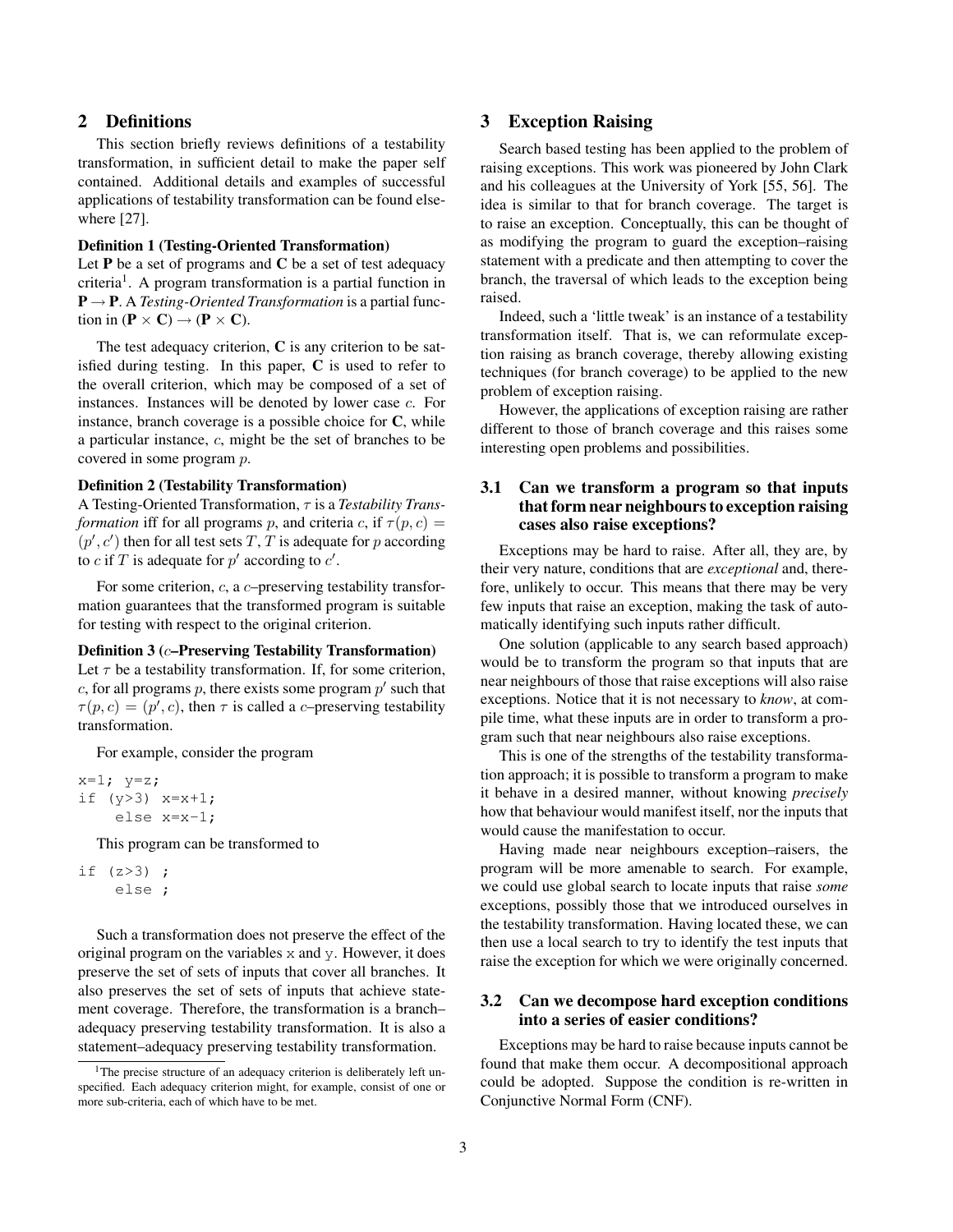This may lead to a set of conjuncts all of which capture necessary conditions to raise the exception. Now each of these can form a separate program, from which we seek to find an input that raises the condition. Rather than simply attempting to generate a single input that raises the condition captured by each conjunct, we shall seek to find a set of such inputs.

One key measure of the hardness of a test data generation problem is the number of inputs that cause the desired behaviour to occur, or perhaps, more accurately, the ratio of the number of behaviour–causing inputs to the number of behaviour–avoiding inputs; the domain–to–range ratio of Voas [57].

By definition of CNF, each conjunct will be satisfied by at least as many inputs as the original exception condition, so we cannot produce a harder test data generation problem by this testability transformation. Therefore, by forming the CNF of the exception condition, we will have decomposed a hard test data generation problem into a set of potentially easier problems.

After we have generated a set of test inputs that raise each of the conjuncts, we can now see whether there is an intersection. Where there is, we have a solution to the original problem. Even partial overlap between these sets denotes a partial solution to our original problem and may provide valuable information to the tester. Furthermore, we can use the inputs in any partial intersection as seeds for further searches to satisfy the remaining unsatisfied conditions.

Testing for exception raising is also complicated by the fact that we may be attempting the impossible. That is, we may be attempting to raise an exception that captures a state to which the program should not arrive; defensive programming may have been used to check for such a rogue state and to raise an exception should it be reached. It may be that the program cannot reach this state; the testing process is being used to provide a measure of confidence in correct behaviour. In this situation the testability transformation to CNF can provide more feedback and insight to the tester. For instance, the tester can see which of the necessary conditions *can be* satisfied. These may indicate potential weaknesses that may materialize as failures should the code be re–used in a different context.

Of course, CNF is only one possible decomposition. Another natural candidate would be a transformation of the exception condition to be raised into Disjunctive Normal Form (DNF). In this way, we obtain a set of sufficient conditions in order to raise the original exception. We could then try separate searches using each disjunct, safe in the knowledge that should *any* produce a solution, then that solution would be sufficient to cause the original exception to be raised. This is, in essence, the idea behind the 'species per path' approach to evolutionary test data generation [43].

# 4 Temporal Testing

Temporal testing seeks to locate test cases with worst or best cases execution time. This is important for systems with hard timing constraints, for example real time and embedded systems. There has been work on search based techniques for finding test cases with worst case execution time [46]. This work requires many repeated executions of the software under test in order to locate worst and best cases.

# 4.1 Can we transform a program to linearly decrease the execution time for all inputs?

To help with temporal testing, we seek transformations that may reduce execution time. The testability transformation framework admits far greater flexibility than existing efficiency optimization transformations [1] would permit, because it allows programs to be transformed in ways that do not preserve functional equivalence.

Indeed, existing optimization transformations may be inapplicable in many cases, since they may not *linearly* reduce execution time across all inputs. That is, a transformation 'linearly' affects execution time iff the execution time of the transformed program is a linear function of that for the untransformed program for every input. It is a linear reduction iff it is a linear transformation that reduces execution time in every case. Linear temporal testability transformation preserves the ordering of execution times for each input.

Such transformations may not be easy to construct, but it may be possible to find them in some domains. If we could locate such linear execution time reduction transformations, this would help to improve the efficiency of test data generation for temporal testing. Reducing execution time by a constant factor across all inputs would allow for faster generation of test cases for worst case execution time and best case execution time alike. The effect of this transformation is depicted schematically in Figure  $1(a)$ , in which the grey execution time profile is produced from black profile by the application of a linear transformation on execution times.

# 4.2 Can we use static analysis to rule out certain paths guaranteed not to be worst/best case?

Static analysis can be used to identify paths that are guaranteed not to lead to worst/best case execution time [21]. For these paths, the transformed version of the program can be aborted, thereby reducing its execution time. Hitherto, the literature has yet to report on experiments with such a mixed static/dynamic approach. It may form an attractive example of a blended analysis [17]. The effect of this transformation is depicted schematically in Figure 1(b), which is produced from the execution time profile in Figure 1(a) by the application of a linear transformation on execution times.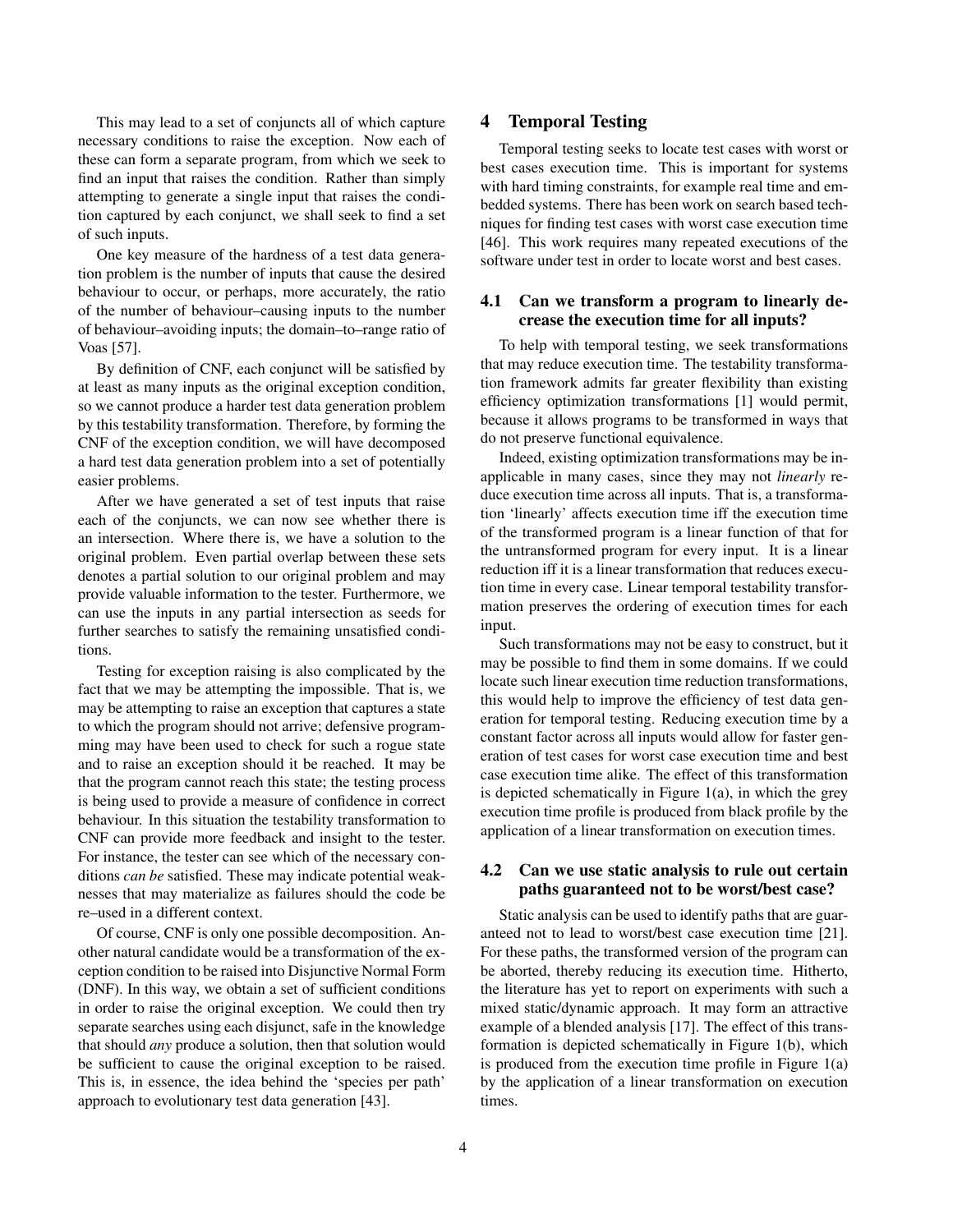

**Figure 1.** Transforming temporal properties. The dark lines indicate the original execution profile. The grey lines in parts (a),(b) and (d) denote the execution profile of the transformed program. The grey shaded areas in part (c) indicate the reduced area in which the search will take place after domain reduction.

Static analysis can also be used to determine parts of the input space that cannot contribute to computations that lead to the extremes of execution times. In this way, it is possible to reduce the size of the search space; to reduce the domain in which the search is performed, thereby improving its performance. Domain reduction has been applied to structural testing [24], where it has been shown to improve the efficiency of structural test data generation. There is no reason why it cannot also be applied to temporal testing. The effect of this transformation is depicted schematically in Figure 1(c), in which only the greyed out regions of the search space are searched in the reduced version of the program.

# 4.3 Can we apply transformations to smooth execution time?

Unlike many test objectives, the fitness function for temporal testing leads to highly 'jagged' search landscapes; a small change in input can lead to a dramatic change in execution time. Since we seek the worst case, any execution times which are not worst, could be 'smoothed' to create a better guide towards the most optimal case. The effect of this transformation is depicted schematically in Figure 1(d), in which the grey execution time profile is the smoothed version of the black execution profile.

# 5 Mutation Testing

A mutant is produced by a syntactic change that mimics the effect of a fault. The idea is both to generate and also to assess test data. Test data is mutation adequate if it kills all mutants generated. A mutant is killed by a test case if the mutant behaves differently when executed on the test case compared to the original.

A test set that is mutation adequate is able to find each and every one of the faults seeded by each of the mutants

and that, therefore, it would also be good at finding real faults. This observation can be used to assess a test set (how many mutants can it kill?) or to generate one (seeking to kill as many as possible).

Mutation testing has been studied for many years [2, 10, 15, 35, 36, 50, 60]. The technique is theoretically strong because it is able to subsume other test adequacy approaches. It has also been found, empirically, to be effective at delimiting test suites that are as good or better at finding faults than other techniques [49].

However despite its theoretical power and practical appeal, mutation testing suffers from two problems that, hitherto, have left it largely unapplied in industry. There are a large number of possible mutants, making the technique expensive. There is also the problem of equivalent mutants; mutants that are syntactically different but semantically identical to the original program. The problem of the large number of mutants has largely been addressed by techniques for smarter generation of mutants, such as selective mutation [8, 48], but the equivalent mutant problem remains unsolved.

The equivalent mutant problem is particularly pernicious because it is not possible to define an algorithm to remove from consideration, all equivalent mutants. The problem of determining whether a mutant is equivalent is sadly reducible to the functional equivalence problem, which is known to be undecidable. There are techniques based on static analysis [32, 47] that seek to detect equivalent mutants. However, there will always remain some possibility that some of the mutants that are currently unkilled are simply unkillable because they are equivalent and have gone undetected as such.

This means that we must either weed out equivalent mutants by hand, with all the expense that this labour–intensive approach would entail, or try to avoid generating them in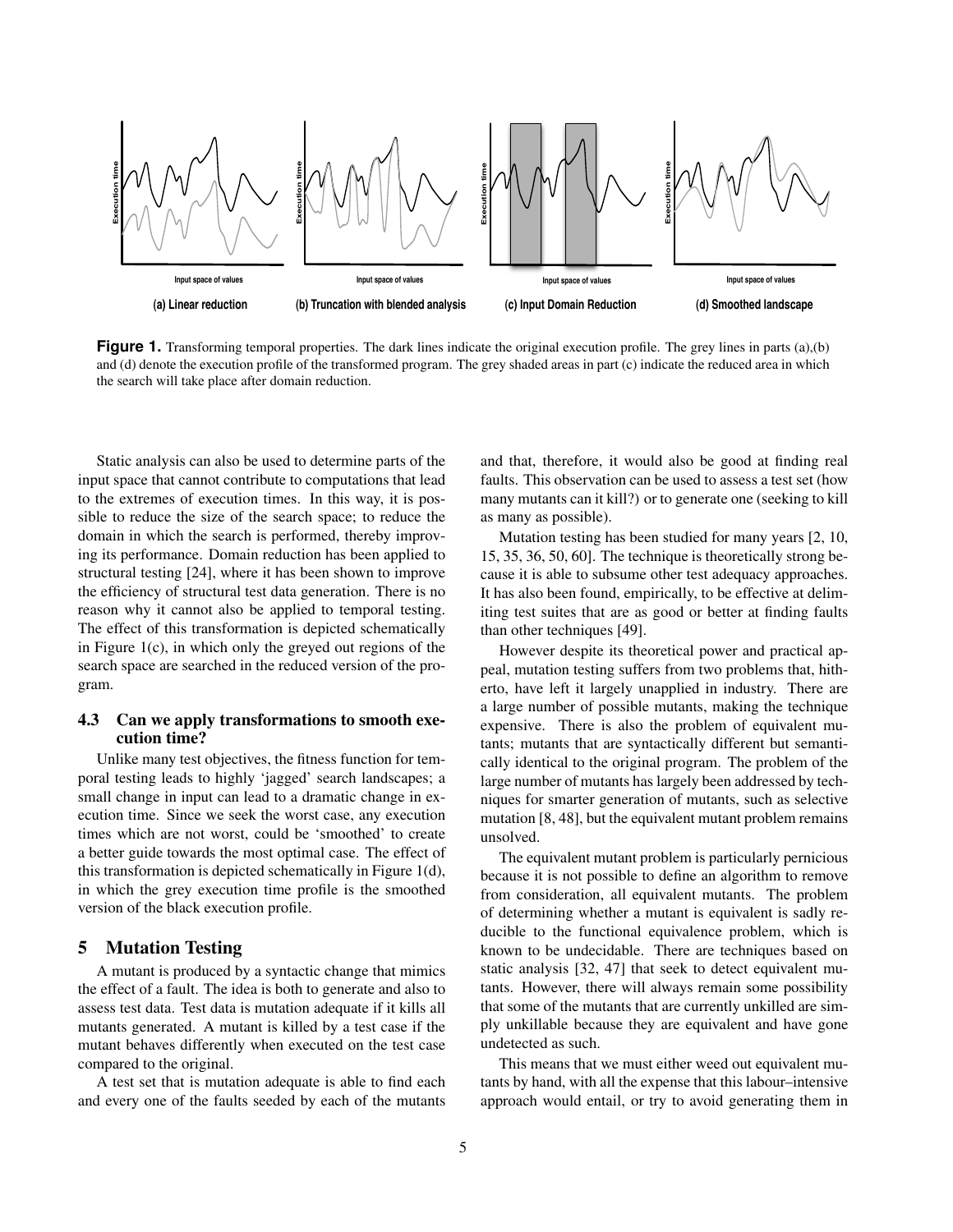the first place. Most of the existing work on the equivalent mutant problem has started from the assumption that equivalent mutants *will* be created and that, therefore, we need techniques to detect them.

Testability transformation offers an alternative approach; we can seek to transform the program so that it is *less likely* that some targeted mutation testing algorithm will generate equivalent mutants in the first place. We can also seek transformations that produce transformed programs from which is it simply not possible to create certain forms of equivalent mutant. The next two subsections consider these two possibilities in a little more detail.

# 5.1 Can a program be transformed so that it is less likely to produce equivalent mutants?

The ABS mutation operator takes an arithmetic expression and applies the unary abs function to it. The abs function returns the absolute value of the expression to which it is applied. Naturally, this will lead to an equivalent mutant if it is applied to an expression that always takes a non–negative value in every possible execution. Sadly, there are very many program expressions that are, indeed, never negative and so the ABS mutation operator is one of the operators that tends to generate a large number of equivalent mutants. An archetypal expression is  $y=x*x$ , which is guaranteed to be non–negative.

Testability transformation may prove to be applicable to this problem. Perhaps some occurrences of assignments of such always–positive expressions can be replaced with expressions that are transformed to be possibly negative. Care will then be required to transform the uses of such transformed assignments so that they behave identically with respect to mutation adequacy. Perhaps only some occurrences of always–positive values can be removed, while others must be retained to ensure mutation adequacy preservation.

Some expressions may be replaced by more complex equivalent expressions, in which all subexpressions are guaranteed to have the ability to take negative values. While the overall expression is still always positive (and will therefore lead to an equivalent mutant), the ratio of equivalent mutants to non–equivalent mutants will be reduced.

A bolder approach would be to seek to eradicate the possibility that an equivalent mutant could be created. This produces an appealing transformation based route out of 'Turing's swamp' of undecidability. While the detection of all equivalent mutants is undecidable, it may still be possible to produce a transformed program from which only nonequivalent mutants will be constructed.

Notice that such a transformation–based approach does not reduce to the halting problem because it may be conservative; it may transform parts of the program that cannot possibly lead to equivalent mutants. This would mean that it could not necessarily be used to detect equivalent mutants,



**Figure 2.** Schematic representation of an example where mutation of the assignment statement at the top of the CFG will be an equivalent mutant. Any path that leads to a pint cannot retain the value assigned because of intervening kills.

but only a superset of mutants that contains all equivalent mutants. Such a superset could be arbitrarily large and, in the worst case, may therefore yield no information regarding the set of mutants that are definitely equivalent.

Though this means that the approach cannot be reduced to the detection problem (which is known to be undecidable) it would not harm the applicability to mutation testing so long as the transformation is mutantion-adequacy preserving and the overall effect is to render equivalent mutants impossible. This remains a hard, but exciting possibility. Even partial fulfillment of such an ambitious goal could be extremely valuable.

# 5.2 Can a program be transformed so that certain equivalent mutants are avoided?

Another common cause of equivalent mutants is a mutation to a variable, the value of which is subsequently overwritten before the value is output. Such a mutant cannot cause a change that will lead to the mutant being killed, because any value assigned at the mutant point is overwritten before it has a chance to influence the output. A schematic illustration of this situation is depicted in Figure 2. Notice that this kind of equivalent mutant is killed by week mutation, but not by strong. Mutants that are equivalent even for weak mutation (such as those considered in Section 5.1) are much easier for a human to detect, because they only require consideration of local before and after states. Therefore, it is these weakly killable equivalent mutants that we should really concentrate upon.

In previous work, Hierons et al. [32] showed that program dependence analysis can be used to detect some equivalent mutants created in this manner. The approach could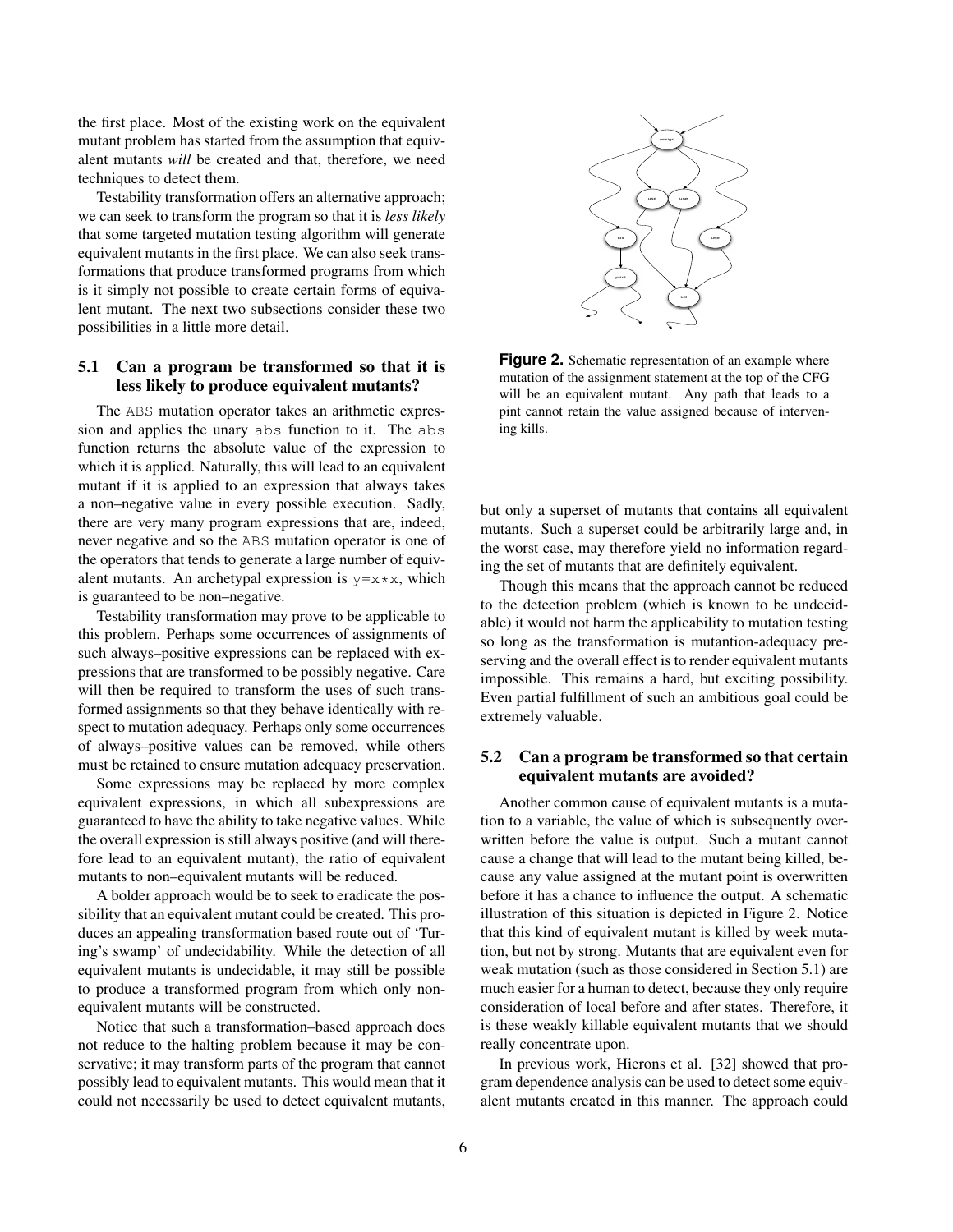be extended to form a simple testability transformation that would remove parts of the program that could potentially lead to equivalent mutants. This can be achieved using slicing [6, 25, 54], so there exists relatively mature technology that can be used to achieve such a testability transformation.

That is, a simultaneous slice should be constructed for the set of slicing criteria that include all output statements. Any code removed by this slicing process will be code that, when mutated, will have no effect of the output and that will, therefore, be guaranteed to produce an equivalent mutant. Because the slice preserves all code required to perform the output of the original program, the slice will be a mutation–adequacy preserving testability transformation.

There are also situations where traditional slicing may be insufficiently powerful to remove the code that could lead to an equivalent mutant. For these programs, a testability transformation, specifically tailored to removing the possibility for equivalent mutants will be required.

For example, consider the fragment below:

```
if (p)
  \{ x=x+1;y=x*2;q=1; }
  else
  \{ y=x-1;q=0;}
/* the original value of x is lost */x = 1;if (q==1)print(x);
   else
   print(y);
```
The first assignment in this program,  $x=x+1$ , does not affect the output, but it will be included in any slice on the output, because slicing algorithms cannot *determine* that the assignment cannot influence the output. There are many similar examples; one can construct programs with assignments to local variables in which it can be proved that these assignments do not affect the output, but for which slicing will not remove them; the semantics are simply too subtle to be captured.

Any attempt to define tools able to reason at this detailed semantic level is likely to lead to tools that are computationally very expensive. However, it is not necessary for a testability transformation algorithm to be able to *detect* such equivalent–mutant–causing statements. All the algorithm has to do is to *remove* any potential candidates through transformation; if some non-candidates are removed in the process, then this is fine, so long as any such removal is mutation–adequacy preserving. Defining such transformation algorithms is far easier than developing approaches for the detection of equivalent mutants.

For instance, examples such as the one above can be addressed using amorphous slicing [23], which attempts to transform a program to reduce its size, by substituting the effects of assignments. Amorphous slicing with respect to output statements will have the effect of reducing the size of the program (thereby reducing the number of mutants created). It will also have the (extremely attractive) spin–off benefit that assignments to local variables will be 'rolled into' the assignments which follow them, thereby reducing the potential for the creation of equivalent mutants. Applying this to the program fragment above (slicing at the two output statements) produces:

```
if (p)
  \{ y = (x+1) * 2;q=1; }
  else
  { y=x-1;q=0;}
if (q==1)print(1);
   else
   print(y);
```
The amorphous slicing process has removed the assignment  $x=x+1$  (folding it into the assignment to y which follows). It is not possible to generate equivalent mutants from this assignment, because it is no longer present in the transformed program. Furthermore, notice how amorphous slicing substitutes the constant value assigned to  $x$  into the predicate that uses it. This reduces the number of mutants created (from the transformed program compared to the original). However, it does not affect mutation adequacy, because any mutation of  $x=1$  in the original would be coupled to another mutant to the output statement  $print(x)$ .

# 6 State Variable Problems

State variables are variables whose value exists outside a single call to the system under test. For instance, a static variable has a value that persists after the conclusion of a function call. Consider the Search Based Testing (SBT) technique used by Wegener et al. [58]. For this technique, calling a function under test will not be able to cover branches that are controlled by predicates, the outcome of which is dependent upon a static variable. This is because such SBT approaches call the function once only, and with the (implicit) assumption that there exists a combination of the parameters' values that will cause execution of any chosen target branch.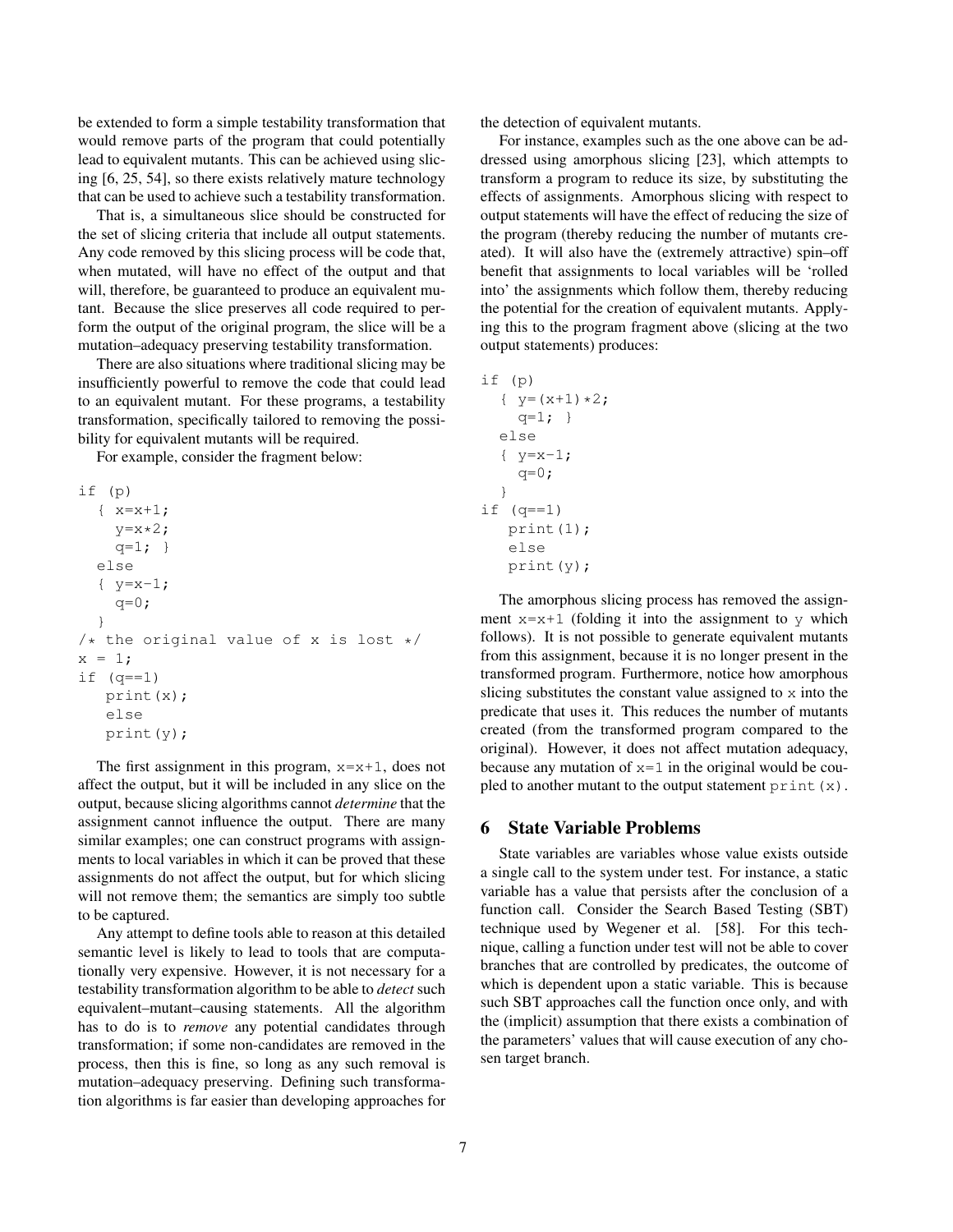This implicit assumption is invalid in the presence of static variables. However, merely recognising that a static variable forms a part of the search space is insufficient to solve the problem. It is not possible to choose (at call time) the value to be assigned to a static variable in the same way that it is possible to choose values for the parameters to the call. The static variable's value may only be assigned indirectly, by calling functions that assign it a value. In this way, the problem is to determine which functions to call, how many calls to make and with which parameters in order to cause the desired predicate to receive the values that cause it to traverse the, as yet, uncovered branch of interest.

The problem of state variables has been addressed by several authors [44, 45, 61]. This section considers the way in which the problem could be formulated as a testability transformation problem. Hitherto, this possibility remains unexplored in the literature on the state variable problem.

### 6.1 Can a program with state variables be transformed into an equivalent without?

The problem of catering for behaviour controlled by state variables can be handled directly using testability transformation. A simple example will serve to show how the problem of determining the number of calls and associated parameters required for a testing problem can be transformed into a problem of determining inputs to a more traditional testing problem involving loops. The transformation is not complex and could easily be automated. The result is a more tractable testing problem.

The transformation also renders the problem in a form expressed in terms of loops. Since many of the problems in test data generation involve determination of loop invariants, bounds and constraints, it is likely that this will be the topic of much research.

It makes sense to convert all test data generation problems into canonical forms, wherever possible, so that research on solutions can focus on simple archetypal examples, in the knowledge that the techniques developed will be widely applicable. This argument is nothing more than Landin's argument concerning programming language 'syntactic sugar', adapted for test data generation [39].

Consider the simple state variable problem below:

```
static int x = 0;
void foo() \{x=x+1; \}void bar()
{ foo();
 if (x > threshold)
    /* target */ ;
}
```
In this program, the value of Threshold is some (compile time unknown) constant. Calling the function bar() will not necessarily execute the target branch. Indeed, it is unlikely to do so. All irrelevant details not pertinent to the state variable problem have been removed to create this (artificial, illustrative) example. The program has no input, so there is no input space to search. The only factor under the tester's control is the number of times the function bar() is called. The function affects a static variable through calls to foo() and the tester cannot know how many times the function needs to be called in order to achieve the value that will cause the target to be executed.

This is the simplest illustration of the state variable problem. The variable x plays the role of state variable. In more complex examples, the function bar () would need to be called several times, and perhaps with particular parameters. However, these more complex examples of the state variable problem could also be addressed using the testability transformation approach outlined below.

Suppose we transform this program to more conventional test data generation scenario, in which the problem of determining the number calls to bar() becomes, instead, a problem of determining the value of a variable, i:

```
static int x = 0;
int targethitflag ;
void foo() \{x=x+1; \}void bar'()
{ foo();
 if (x > threshold)
    /* target */ targethitflag = 1;
}
void main()
{ int i = 0;targethitflag = 0;while (i<MAX && !(targethitflag))
     { bar' (); i = i+1; }
}
```
In this transformed program, MAX is some resource constraint limit that prevents the test data generation algorithm from taking too long on this particular test data generation problem; it can be set to an arbitrarily large value. Notice that the transformed program transforms the search problem to one that, in this simple case, *automatically* finds the correct value for the number of calls required to bar().

Of course, a more complex example would involve parameters as well as state variables. Let us now turn to such a more complex example. Consider the slightly more complex version of the program under test below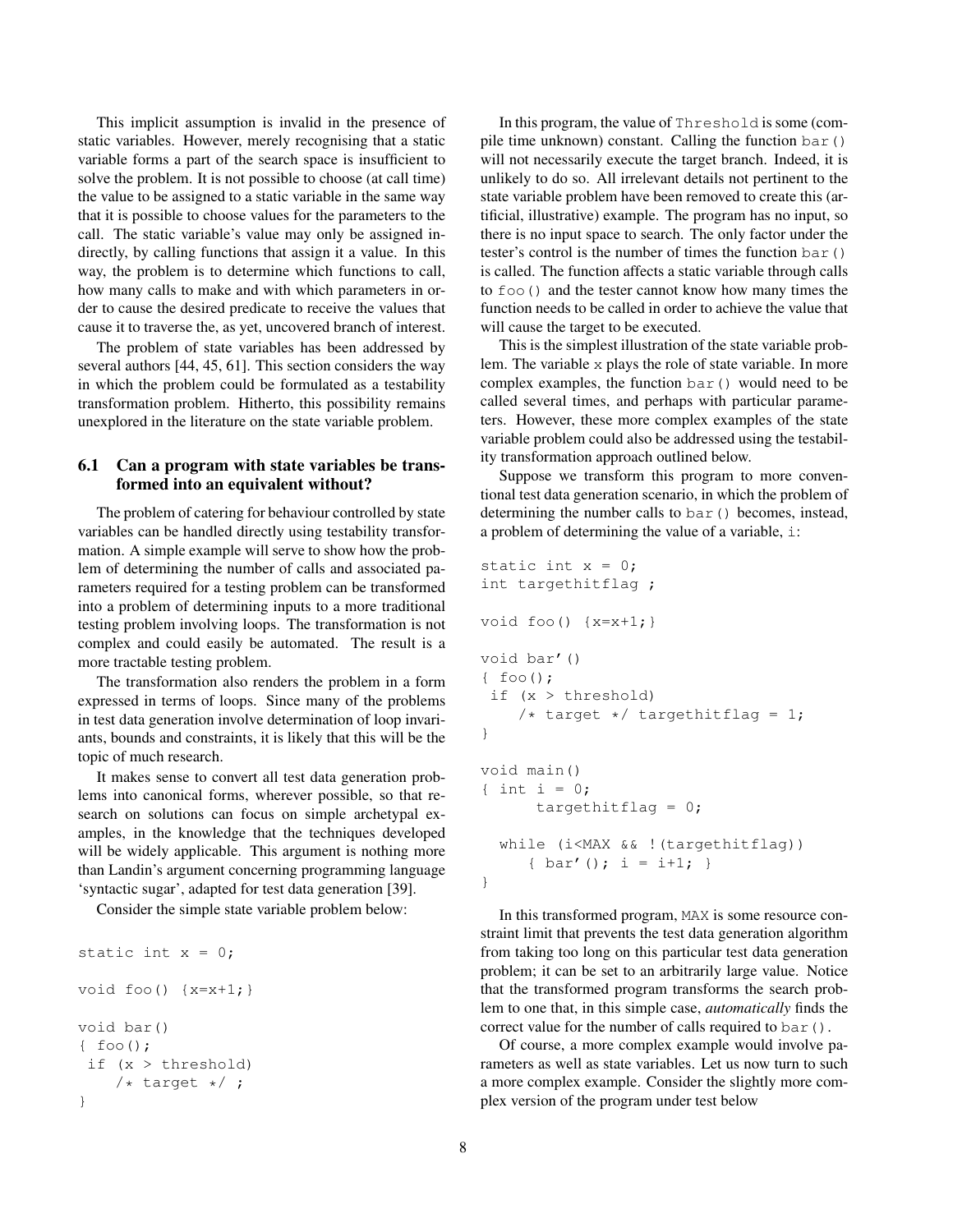```
static int x = 0;
void foo(int z) {if (z>0) x=x+1; }
void bar(int v)
{ f \circ \circ (v+1) ;
  if (x > threshold)/* target */ ;
}
```
In this version of the problem, the test data generation algorithm has to recognise that it needs to call bar sufficiently many times, but also that on each occasion bar is called, it needs to pass a value that is greater than 1. This program would be transformed into an imperative test data generation problem with an input space of unknown length; the unknown number of calls to bar is essentially transformed into an unknown input length.

Unbounded input lengths can be handled using, for example, a messy GA (for search based approaches [40]), or by treating the input as a sequence data structure (for CUTE/DART approaches [20, 53]). For search based testing, the transformed program would be:

```
static int x = 0;
int targethitflag ;
void foo() {if (z>0) x=x+1;}
void bar'(int v)
{ f \circ \circ (v+1) ;
 if (x > threshold)/* target */ targethitflag = 1;
}
void main()
{ int i = 0;targethitflag = 0;
  int v;
  while (i<MAX && !(targethitflag))
     { scanf("%d",&v);
       bar'(v); i = i+1;}
```
# 7 Subsumption Relations

There is a well-known subsumption hierarchy for test data generation [5, 9]. For example, if a test set covers all branches, then it certainly covers all statements: branch adequacy is said to subsume statement adequacy. It would be natural to speculate about the subsumption relationships that exist between testability transformation formulations. That is, the definition of an adequacy criterion delimits the set of transformations that can be performed in testability transformation. This set of transformations is different for different criteria.

A natural way to define subsumption is in terms of the sets of transformations that are permitted by each formulation of an adequacy–preserving testability transformation.

### Definition 4 (Allowable Mappings)

Let  $M(C)$  be the set of mappings (from programs to programs) that are allowed by some C–preserving testability transformation  $\tau$ . That is,

$$
\{m \in M \mid m = (p, p') \land \exists c \in C. \exists \tau. \tau(p, c) = \tau(p', c)\}
$$

For example, if the test adequacy criterion  $C$  is branch coverage, then one possible mapping in  $M(C)$  is the pair

(if (e) 
$$
x = 1
$$
; else  $x = 2$ ; if (e); else;

That is, the transformation that takes a program of two branches that are themselves branch–free, and removes the two branches. A test adequacy criterion  $C$  subsumes another  $C'$  if  $C$  allows only a subset of the transformations allowed by  $C'$ . In this situation, we know that any transformation that works for  $C$  will also work for  $C'$ . More formally

### Definition 5 (Subsumption)

C subsumes C' iff  $M(C) \subseteq M(C')$ .

Interestingly, branch coverage neither subsumes nor is subsumed by statement coverage according to Definition 5 above. To see that branch coverage does not subsume statement coverage. Consider the transformation below.

```
if (x>y) x=1; else x=2; \Leftrightarrowif (x>y); else;
```
This is a branch–adequacy preserving testability transformation, but it is not a statement-adequacy preserving testability transformation. That is, the set of sets of inputs that cover all branches in the transformed program contains the set of sets of inputs that cover all branches in the original program. Therefore, we can generate our test inputs from the transformed program and yet apply the test set so– generated to the original.

To see that statement coverage does not subsume branch coverage, consider the transformation below:

if  $(x> y)$ ; else;  $\Leftrightarrow$  ;

This is a statement–adequacy preserving testability transformation, but it is not a branch–adequacy preserving testability transformation. That is, there are no statements in the program under test and so any set of test cases covers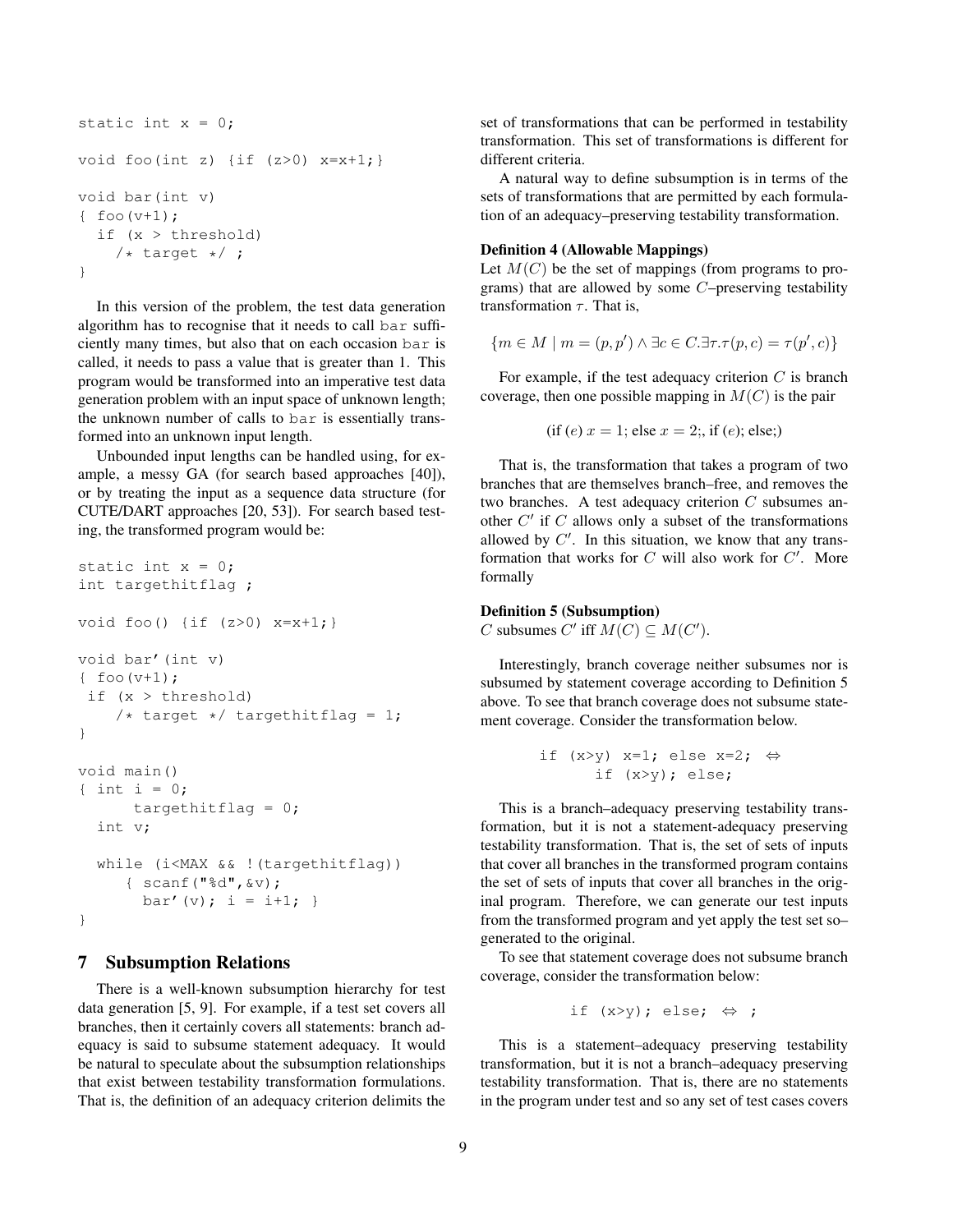all statement. Indeed, even the empty set of test cases vacuously covers all statements. We can therefore transform this program to *any* program. Such a transformation will be a statement–adequacy preserving testability transformation. However, there are two branches in the program under test and to achieve branch coverage a test set must contain at least two test inputs. The set of programs to which the program under test may be branch–adequacy preserving testability transformed is therefore more restricted for this program.

There exist several possible candidates for the formulation of the subsumes relationship among testability transformations. For instance, we could ask

"If a transformation preserves branch coverage, are all branch adequate test sets generated from it, also statement adequate for the original?"

We are checking whether the conventional testing subsumes relationship also holds for test data generated from testability transformed programs. More formally,

### Definition 6 (Conventional Subsumption Preservation)

Let  $C_1$  and  $C_2$  be conventional test adequacy criteria, such that  $C_1$  subsumes  $C_2$ . Let  $\tau$  be any  $C_1$  preserving testability transformation. If, for all programs  $p$ , and instances,  $c_1$  of  $C_1$ .  $\tau(p, c_1) = (p', c_1)$  implies that the transformation from  $(p, c_2)$  to  $(p', c_2)$  is also a testability transformation, then  $(C_1, C_2)$  will be referred to a 'conventional'.

For this formulation of the subsumes relationship, all criteria pairs are conventional. That is, for any possible adequacy criteria  $C_1$  and  $C_2$ , if  $C_1$  subsumes  $C_2$  then test data adequate for  $C_1$ , obtained from a  $C_1$  preserving testability transformed program, will be adequate for  $C_2$  also. This follows directly from the definitions of subsumes and C– preserving testability transformation. Suppose  $p'$  is a program obtained from  $p$  by a  $C_1$  preserving testability transformation and that T is a set of test data that satisfies  $C_1$ when applied to  $p'$ . By definition of  $C_1$ -preserving testability transformation,  $T$  must be  $C_1$  adequate for  $p$  and, since  $C_1$  subsumes  $C_2$ , T must also be  $C_2$  adequate for p.

# 8 Probabalistic Testability Transformation

Korel et al. [37] introduced a transformation that speculatively removes code from a program for which test data generation has proved difficult. The test data generation method in this case is the chaining method [19]. The interesting aspect of this work is that the transformations are not even truly testability transformations according to Definition 2, because they do not necessarily preserve test adequacy. McMinn et al [41] also speculatively remove control flow in at attempt to improve search based testing in the presence of predicate nesting.

In this case, the transformation is performed as a 'last hope' attempt to generate test data to cover a hard–to–cover branch, when all else has failed. From the transformed program, it may be possible to generate test data that is branch adequate for the transformed program, but which fails to be equally branch adequate for the original.

However, there is a belief that it is *likely* that test data generated from the transformed program has a better than random chance of covering the desired branches. This probabilistic argument remains implicit in the work of Korel et al. There is no attempt to formalise, nor to reason about, the probability that test data will be generated with a certain likelihood. However, it is demonstrated empirically that the approach does, indeed, lead to better performance, thereby providing empirical evidence to support the suggestion that the aggressive transformation does lead to greater probability of test adequacy.

This work raises the possibility of relaxing the definition of a testability transformation. Instead of requiring the transformation to contain the 'adequacy semantics' of the original, we simply require it to mimic important aspects of the original's 'adequacy semantics' with a certain probability.

In order to formalize this probabilistic testability transformation it is helpful to define formal notation for the boolean predicate test for adequacy:

#### Definition 7 (Adequacy)

 $Adequate(p, T, c)$  iff test set T is adequate for program p according to test adequacy criterion c.

#### Definition 8 (Strong Probabilistic)

A Testing-Oriented Transformation, τ is a *Strong Neutral Probabilistic Testability Transformation* with respect to probability  $\pi$  ( $0 \le \pi \le 1$ ) iff for all programs p, and criteria c,

$$
\frac{\mid T' \cap T \mid}{\mid T' \mid} \geq \pi
$$

where  $\tau(p, c) = (p', c'), T = \{T \mid \text{Adequate}(p, T, c)\}$ and  $T' = \{T' \mid Adequate(p, T', c)\}$ 

This is the 'neutral' formulation of probabilistic testability transformation because it makes no assumptions about the techniques that will be used to generate test data. Therefore it make a 'neutral' assumption that the test generation technique is equally likely to generate any of the possible test sets from all possible test sets that are adequate for the transformed program.

Loosely speaking, it requires that there is at least a  $\pi$ chance that test sets that are adequate for the transformed program are also adequate for the original. Other nonneutral formulations are possible, in which the test data generation technique is taken into account. Such an algorithm–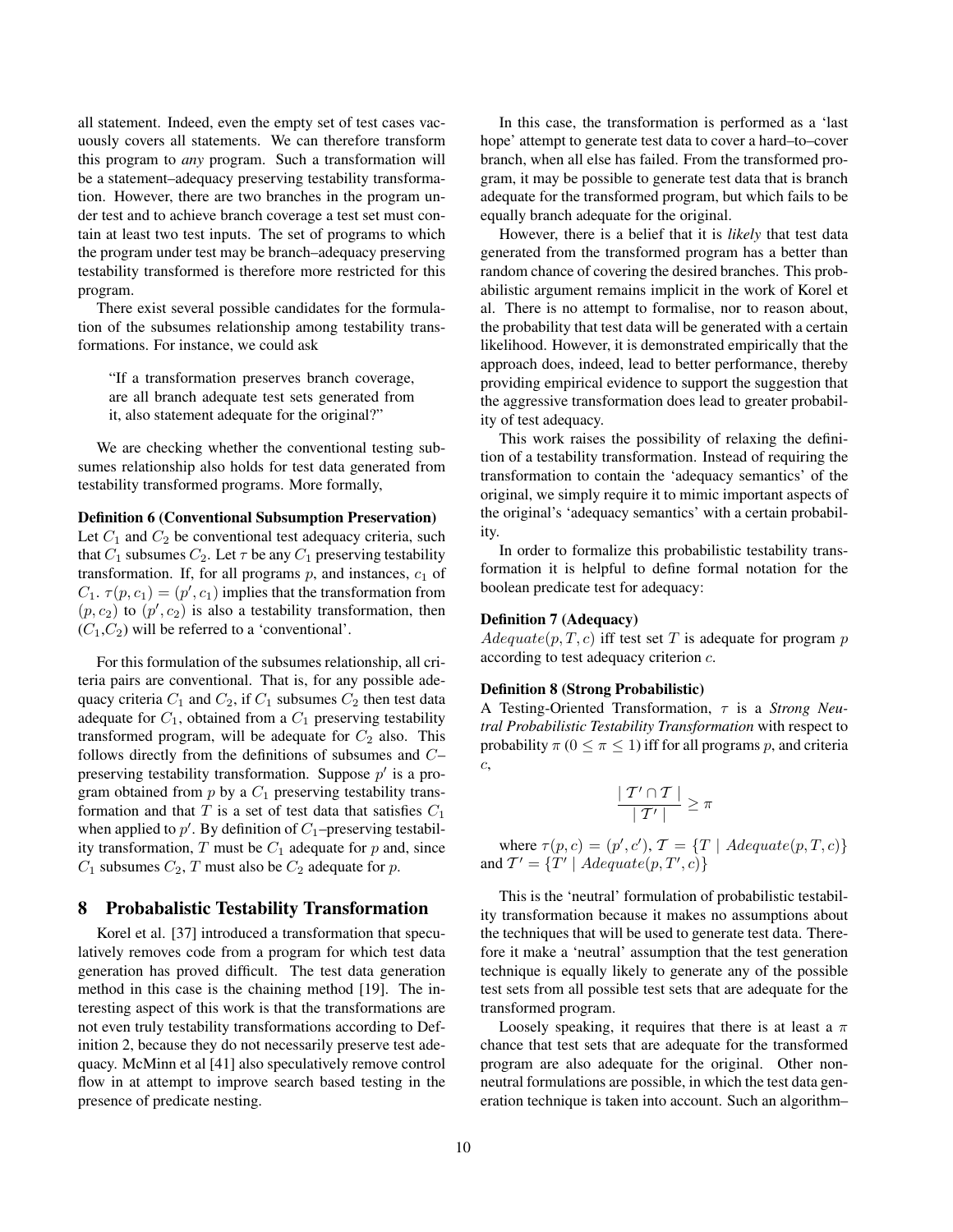biased formulation would require that the transformation increases the chances that the algorithm will generate an adequate test set from the transformed program compared to the original.

It is relatively easy to prove that this formulation of testability transformation is a relaxation of the standard definition (Definition 2). That is, suppose we choose  $\pi = 1$ . This would yield the standard definition of testability transformation from Definition 8 of a Strong Neutral Probabilistic Testability Transformation. The only way in which a transformation could be a Strong Neutral Probabilistic Testability Transformation with  $\pi = 1$  is, by definition, if

$$
\frac{|\mathcal{T}' \cap \mathcal{T}|}{|\mathcal{T}'|} \ge 1
$$

which means we must have  $T' \cap T = T'$ , so  $T' \subseteq T$ . However, by definition, this means that  $Adequate(p, T', c) \Leftrightarrow Adequate(p, T', c)$ . So test data which is adequate for the transformed program is adequate for the original, so any Strong Neutral Probabilistic Testability Transformation for  $\pi = 1$  is a testability transformation according to Definition 2.

The formulation above is also strong, in the sense that it requires that the testability transformation increases the probability of generating adequate test data from all programs. An alternative, weaker, formulation also exists. It could be that the transformation is 'weak' in the sense that it is targeted at a subset of all programs, only guaranteeing to improve adequate test data generation chances for those important programs for which it is designed.

### Definition 9 (Weak Probabilistic)

A Testing-Oriented Transformation, τ is a *Weak Neutral Probabilistic Testability Transformation* with respect to probability  $\pi$  (0  $\leq \pi \leq 1$ ) iff there exists a non empty set of programs P, such that for all  $p \in P$ , and criteria c,

$$
\frac{|\mathcal{T}' \cap \mathcal{T}|}{|\mathcal{T}'|} \geq \pi
$$

where  $\tau(p, c) = (p', c'), T = \{T \mid \text{Adequate}(p, T, c)\}$ and  $T' = \{T' \mid Adequate(p, T', c)\}$ 

# 8.1 Can we find practical ways to exploit probabilistic testability transformation?

Korel et al. [37] defined a testability transformation that is able to increase the chances that the chaining rule will generate test data that is adequate for branch coverage for hard–to–cover branches, but this was only demonstrated empirically for a few cases. It remains a challenge to develop a more provably correct approach to probabilistic testability transformation. Such an approach should be able to provide a definition of the probability that test adequacy is more likely with the transformed program. This

may prove to be a hard goal, because of the subtle interplay between the programming features possible, the adequacy criteria and the test data generation algorithm.

In the absence of any formally proven probabilistic testability transformations, there remains the more empirical problem of generating algorithms that can improve the chances for adequate test data generation (at least informally). Given the inherent uncomputability of most test data generation tasks, it seems likely that there would be benefits in such a probabilistic approach.

### 9 Stress Testing

In stress testing, the goal is to reveal conditions under which the software performance may degrade suddenly and to find the values of input combinations that cause this. Due to the emergent properties of some complex interactive distributed systems, it can happen that the search for such inputs is not merely a search for the level of use that causes critical break down. It can be that certain properties of the input (for relatively low load) can also cause critical breakdown in the level of service provided.

It is a hard problem to formulate a search criterion to capture these stress–causing inputs. However, there has been work on search based approaches for automation of stress testing and so it remains an open question as to whether this hard problem can be made any easier by testability transformation. Two open problems naturally suggest themselves:

- 1. Can a system be transformed to make potential stress more likely?
- 2. Can the system be transformed so that the space of inputs has larger basins of attraction for search based stress testing?

# 10 Directed Random and Concolic Testing

Concolic testing [53] and Directed Automated Random testing (DART) [20] form constraints for test data generation which are put to a linear constraint solver. These techniques have received much recent interest. However, the current approach uses the constraint solver  $lp\_solve$ , which is itself, an implementation of an optimization algorithm for constraint solving, based on classic OR techniques. It cannot handle real–valued constraints (so CUTE, for example, cannot properly handle programs with floating point numbers), nor constraints which involve non–linear terms. This raises a natural question as to whether a program can be transformed to remove or reduce the prevalence of such non–linear constraints and to transform the use of floats to integers in a branch preserving manner.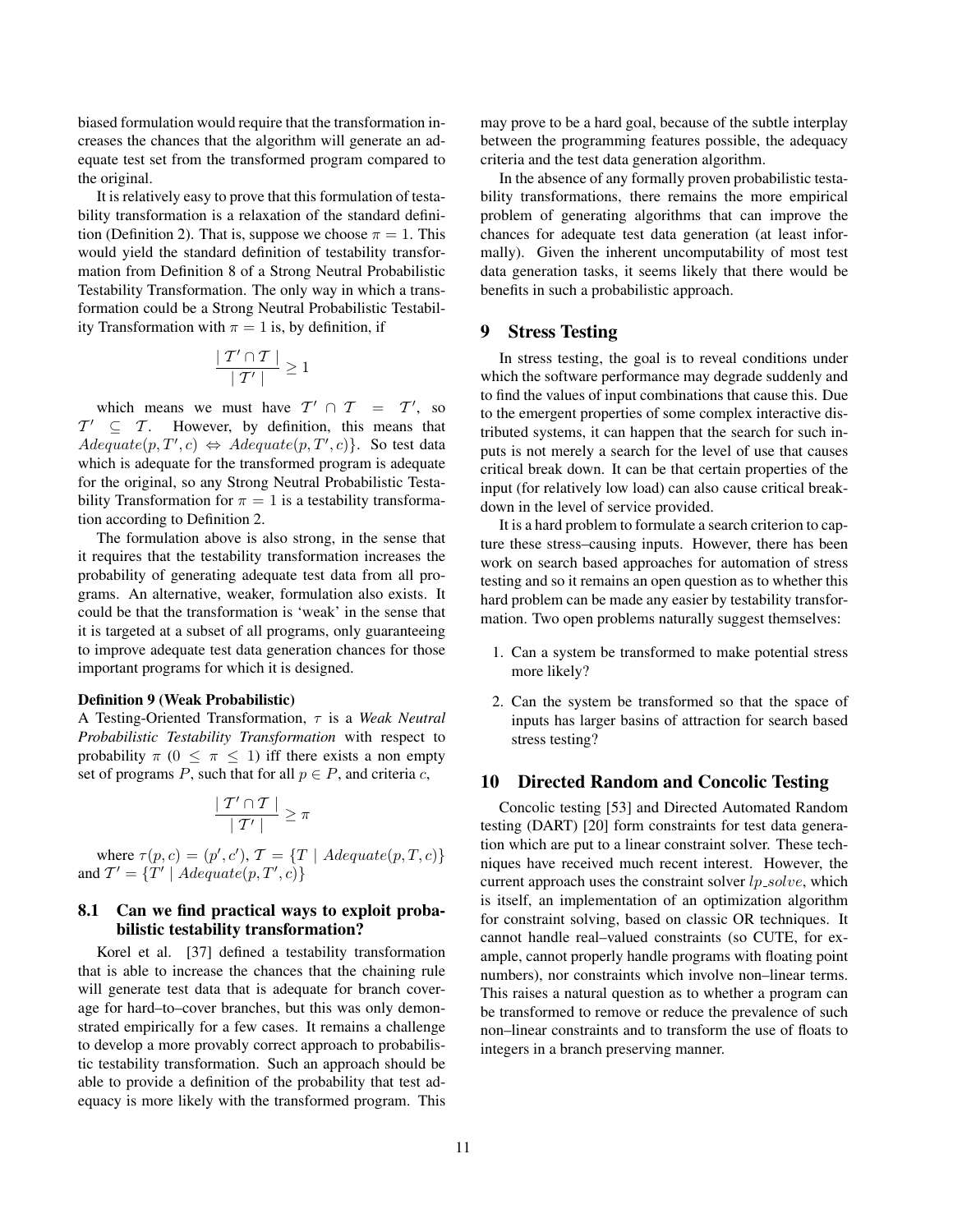# 11 Testing FSMs

There has been much work on test data generation for Finite State Machines (FSMs), but relatively little work on transformation for FSMs. There has been some initial work by Hierons et al. [33], who suggested the possibility of improving test data generation techniques for Finite State Machines using a testability transformation approach. More work is required to explore the possibilities.

There are extended FSMs, such as X machines [31, 34], for which testing is particularly powerful, because of the guarantees it is able to provide concerning testing adequacy. These models require certain design–for–test criteria to be met. A natural transformation based approach would be to seek to transform an extended Finite State Machine into an X machine. This would allow testing to take advantage of the improved testability of such machines. The investigation of such FSM testability transformations remains an open problem.

# 12 Specification Based Testing

Occasionally, we are fortunate enough to have a formal specification, from which to generate test cases [29, 30]. Even when a formal specification is not available, it is possible that there may be some model of the system under test. Model based approaches to system development are increasingly prevalent in industry and so the presence of some form of model of the system under test, formal or semi formal, is becoming more likely. Models are often written to help generate test data. It makes sense, therefore, to consider the extent to which a model (or specification) could be transformed to improve the chances of test data generation.

It is convenient to define modelling notations in such a way that testability transformation is relatively easy. Rather than attempting to write the model in a way that is both suitably abstract and also suitable for testing, the engineer could simply concentrate on getting the abstraction right and then use transformation to render the model in a form more suited to test data generation.

In this way, testability transformation would be following a parallel path of development to functional programming; define a language rich in applicable transformations and concentrate on getting the abstraction right, leaving the details to the transformation engine. Testability transformation for declarative modelling languages would be one way in which testability transformation could 'return to its roots' in the transformation literature [13, 14, 38, 51].

# 13 Conclusion

Test data generation is notoriously hard. Recent work (including that one search based testing) has made progress towards the ultimate goal of fully automated test case design. However, the techniques that are being developed are often hampered by features of the programs under test. Testability transformation provides a way to extend the applicability of these techniques and to increase their effectiveness and efficiency. Testability transformation is an instance of the application of a well-used engineering principle:

If the problem we are trying to solve is inherently too hard, then develop techniques to transform the problem to make it more amendable to the tools and techniques available.

# 14 Acknowledgments

This is a single author paper, since it is a brief account of the topics and open problems raised by the author's keynote at the first Search Based Testing Workshop, in Lillehammer, Norway, April 2008. However, though it is a single author paper, there are many other researchers with whom I have worked who deserve significant credit for helping to form the ideas outlined in the paper.

I have worked on testability transformation with André Baresel, David Binkley, John Clark, Sebastian Danicic, Robert Hierons, Lin Hu, Bogdan Korel, Kiran Lakhotia, Phil McMinn, Marc Roper and Shin Yoo.

In particular, the idea of extending testability transformation to situations where the conditions outlined in Section 2 must be relaxed (described in Section 8) came form work with Bogdan Korel and Phil McMinn and my many conversations with them have also certainly contributed significantly to the development of these ideas.

The initial work on testability transformation was funded by the EPSRC project TeTra — Testability Transformation (GR/R98938), which ran from 2003 to 2006. More details concerning the TeTra project, including pointers to the literature are available on the TeTra website at

www.dcs.kcl.ac.uk/staff/linhu/TeTra

Current work on Testability Transformation is supported by the EU project EvoTest — Evolutionary Testing (IST-33472) and by the EPSRC project SEBASE — Software Engineering By Automated SEarch (EP/D050863). The SEBASE project website maintains a repository of all papers on Search Based Software Engineering, including those on Search Based Testing:

#### www.sebase.org

I am grateful to my partners and collaborators in the these projects for the many conversations we have had on Search Based Software Engineering, in general, and Search Based Testing in particular.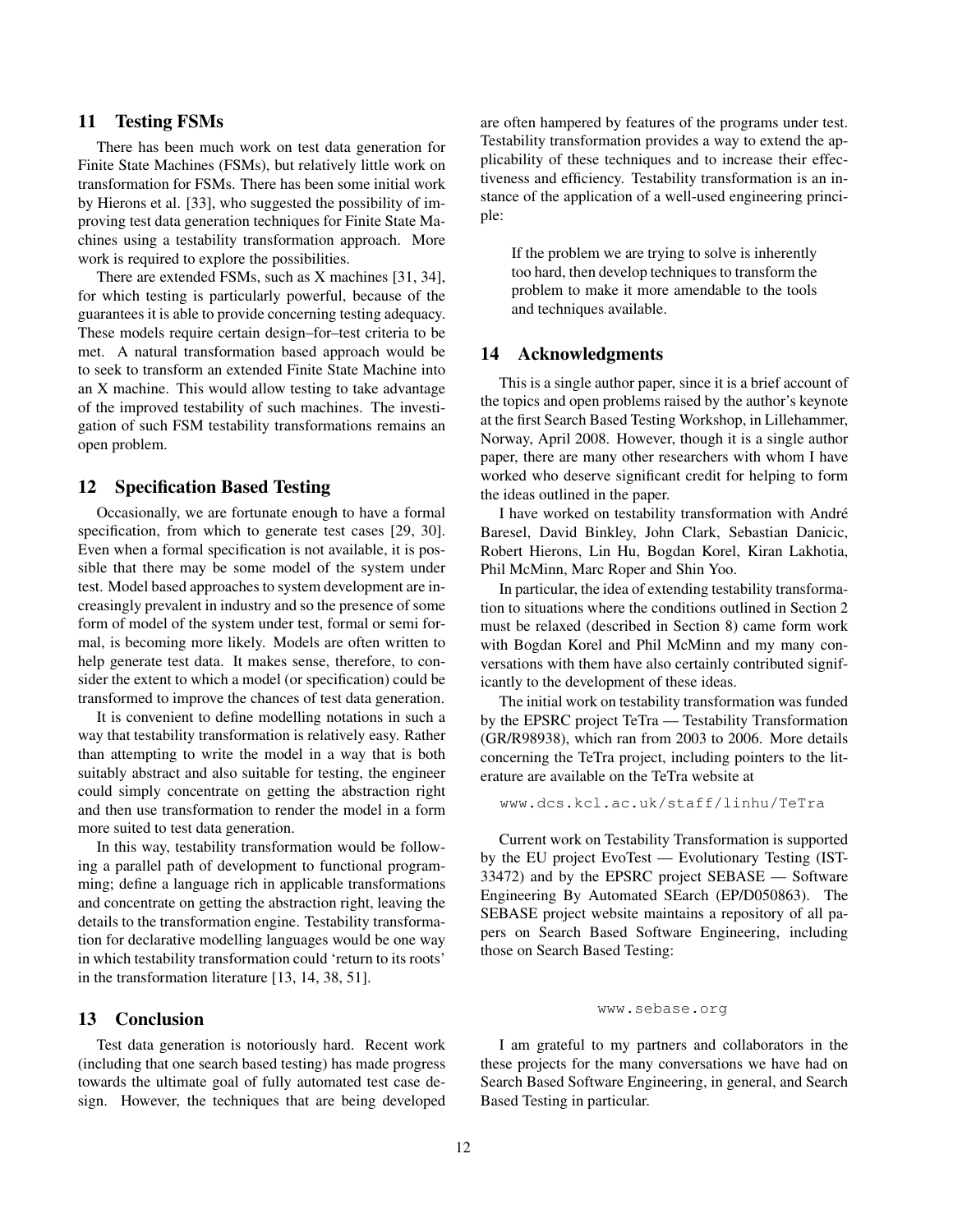# References

- [1] A. V. Aho, R. Sethi, and J. D. Ullman. *Compilers: Principles, techniques and tools*. Addison Wesley, 1986.
- [2] D. Baldwin and F. Sayward. Heuristics for determining equivalence of program mutations. *Research Report 276, Department of Computer Science, Yale University*, 1979.
- [3] A. Baresel, D. W. Binkley, M. Harman, and B. Korel. Evolutionary testing in the presence of loop–assigned s: A testability transformation approach. In *International Symposium on Software Testing and Analysis (ISSTA 2004)*, pages 108– 118, Omni Parker House Hotel, Boston, Massachusetts, July 2004. Appears in Software Engineering Notes, Volume 29, Number 4.
- [4] A. Baresel and H. Sthamer. Evolutionary testing of flag conditions. In *Genetic and Evolutionary Computation (GECCO-2003)*, volume 2724 of *LNCS*, pages 2442–2454, Chicago, 12-16 July 2003. Springer-Verlag.
- [5] B. Beizer. *Software Testing Techniques*. Van Nostrand Reinhold, 1990.
- [6] D. W. Binkley and M. Harman. A survey of empirical results on program slicing. *Advances in Computers*, 62:105–178, 2004.
- [7] L. Bottaci. Instrumenting programs with flag variables for test data search by genetic algorithms. In *GECCO 2002: Proceedings of the Genetic and Evolutionary Computation Conference*, pages 1337–1342, New York, 9-13 July 2002. Morgan Kaufmann Publishers.
- [8] L. Bottaci and E. S. Mresa. Efficiency of mutation operators and selective mutation strategies: An empirical study. *Software Testing, Verification and Reliability*, 9(4):205–232, Dec. 1999.
- [9] British Standards Institute. BS 7925-1 vocabulary of terms in software testing, 1998.
- [10] T. A. Budd. Mutation analysis: Ideas, examples, problems and prospects. In *Proceedings of the Summer School on Computer Program Testing*, pages 129–148, Sogesta, June 1981.
- [11] P. Cousot and R. Cousot. Abstract interpretation frameworks. *Journal of Logic and Computation*, 2(4):511–547, Aug. 1992.
- [12] P. Cousot and R. Cousot. Systematic design of program transformation frameworks by abstract interpretation. *ACM SIGPLAN Notices*, 31(1):178–190, Jan. 2002.
- [13] J. Darlington and R. M. Burstall. A system which automatically improves programs. *Acta Informatica*, 6:41–60, 1976.
- [14] J. Darlington and R. M. Burstall. A tranformation system for developing recursive programs. *J. ACM*, 24(1):44–67, 1977.
- [15] R. A. DeMillo and A. J. Offutt. Experimental results from an automatic test generator. *acm Transactions of Software Engineering and Methodology*, 2(2):109–127, Mar. 1993.
- [16] N. Dershowitz and Z. Manna. The evolution of programs: A system for automatic program modification. In *Conference Record of the Fourth Annual Symposium on Principles of Programming Languages*, pages 144–154. ACM SIGACT and SIGPLAN, ACM Press, 1977.
- [17] B. Dufour, B. G. Ryder, and G. Sevitsky. Blended analysis for performance understanding of framework-based applications. In *Proceedings of the ACM/SIGSOFT International*

*Symposium on Software Testing and Analysis, ISSTA 2007, London, UK, July 9-12, 2007*, pages 118–128. ACM, 2007.

- [18] M. S. Feather. A system for assisting program transformation. *ACM Transactions on Programming Languages and Systems*, 4(1):1–20, Jan. 1982.
- [19] R. Ferguson and B. Korel. The chaining approach for software test data generation. *ACM Transactions on Software Engineering and Methodology*, 5(1):63–86, Jan. 1996.
- [20] P. Godefroid, N. Klarlund, and K. Sen. DART: directed automated random testing. In V. Sarkar and M. W. Hall, editors, *Proceedings of the ACM SIGPLAN 2005 Conference on Programming Language Design and Implementation, Chicago, IL, USA, June 12-15, 2005*, pages 213–223. ACM, 2005.
- [21] J. Gustafsson. WCET 2007 report from the WCET tool challenge 2006 ideas for the WCET tool challenge 2008. In C. Rochange, editor, *7th Intl. Workshop on Worst-Case Execution Time (WCET) Analysis, Pisa, Italy, July 3, 2007*, volume 07002 of *Dagstuhl Seminar Proceedings*. Internationales Begegnungs- und Forschungszentrum fuer Informatik (IBFI), Schloss Dagstuhl, Germany, 2007.
- [22] M. Harman, A. Baresel, D. Binkley, R. Hierons, L. Hu, B. Korel, P. McMinn, and M. Roper. Testability transformation — program transformation to improve testability. In R. Hierons, J. Bowen, and M. Harman, editors, *Formal Methods and Testing LNCS 4949*, chapter 11. Springer, 2008. to appear.
- [23] M. Harman, D. W. Binkley, and S. Danicic. Amorphous program slicing. *Journal of Systems and Software*, 68(1):45– 64, Oct. 2003.
- [24] M. Harman, Y. Hassoun, K. Lakhotia, P. McMinn, and J. Wegener. The impact of input domain reduction on searchbased test data generation. In *ACM Symposium on the Foundations of Software Engineering (FSE '07)*, pages 155–164, Dubrovnik, Croatia, September 2007. Association for Computer Machinery.
- [25] M. Harman and R. M. Hierons. An overview of program slicing. *Software Focus*, 2(3):85–92, 2001.
- [26] M. Harman, L. Hu, R. Hierons, A. Baresel, and H. Sthamer. Improving evolutionary testing by flag removal. In *GECCO 2002: Proceedings of the Genetic and Evolutionary Computation Conference*, pages 1359–1366, San Francisco, CA 94104, USA, 9-13 July 2002. Morgan Kaufmann Publishers.
- [27] M. Harman, L. Hu, R. M. Hierons, J. Wegener, H. Sthamer, A. Baresel, and M. Roper. Testability transformation. *IEEE Transactions on Software Engineering*, 30(1):3–16, Jan. 2004.
- [28] R. Hierons, M. Harman, and C. Fox. Branch-coverage testability transformation for unstructured programs. *The computer Journal*, 48(4):421–436, 2005.
- [29] R. Hierons, M. Harman, and H. Singh. Automatically generating information from a Z specification to support the classification tree method. In 3<sup>rd</sup> *International Conference of B and Z Users (ZB2003)*, pages 388–407, Turku, Finland, June 2003. Springer. LNCS 2651.
- [30] R. M. Hierons. Testing from a Z specification. *Journal of Software Testing, Verification and Reliability*, 7:19–33, 1997.